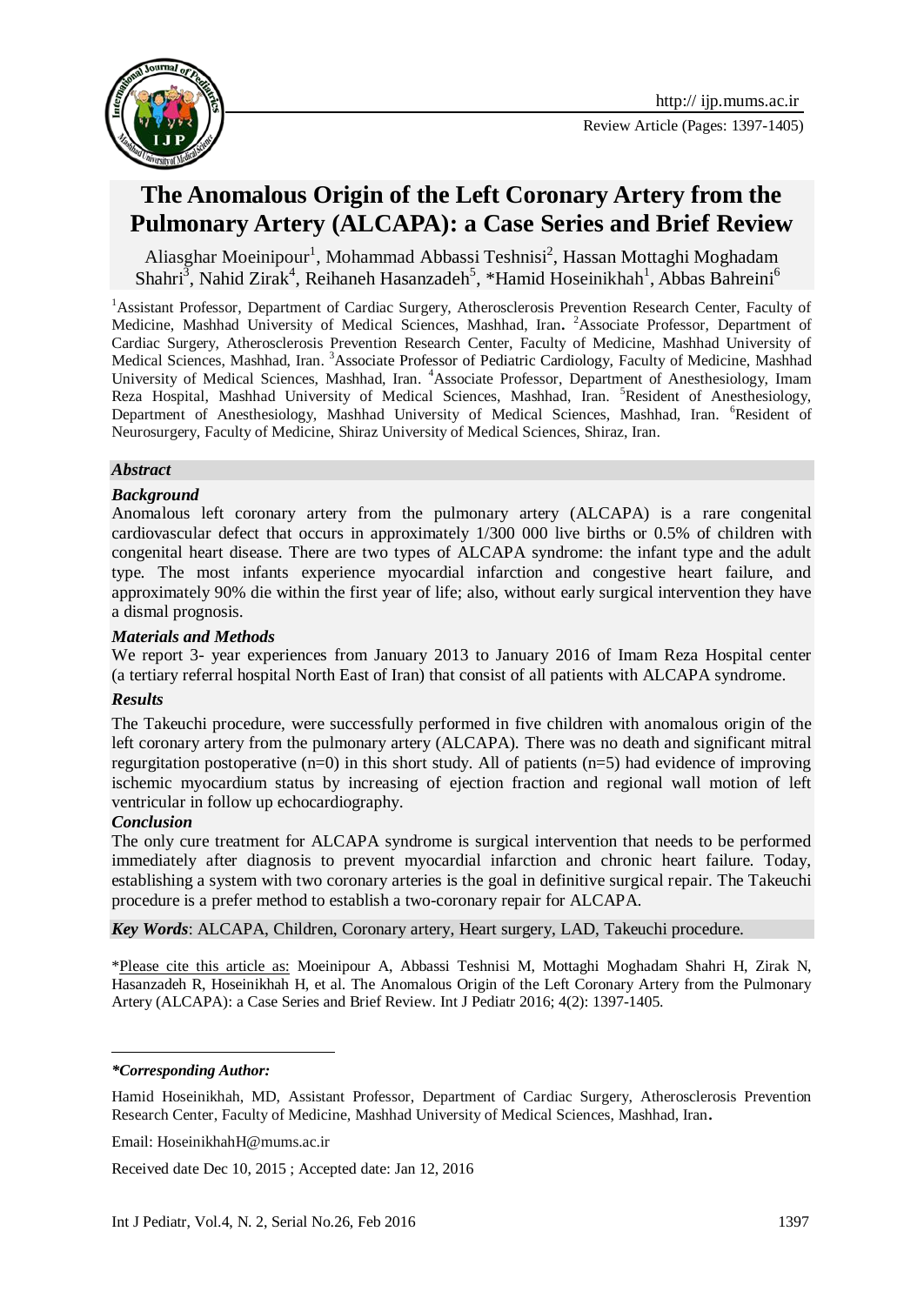#### **1-INTRODUCTION**

Anomalous left coronary artery from the pulmonary artery (ALCAPA or Bland-White-Garland syndrome or White-Garland syndrome) is a rare congenital anomaly in which the left coronary artery (LCA) branches off the pulmonary artery instead of the aortic sinus(1). After birth, the pressure in other coronary arteries (namely the RCA) will have a pressure that exceeds the LCA and collateral circulation will increase. This, ultimately, can lead to blood flowing from the RCA into the LCA (retrograde) and into the pulmonary artery, thus forming a left-toright shunt (Figure.1) (2).

ALCAPA syndrome was first described in 1866. The first clinical description in conjunction with autopsy findings was described by Bland and colleagues in 1933, so the anomaly is also called Bland-White-Garland syndrome (3). In 1962, Fontana and Edwards reported a series of 58 postmortem specimens that demonstrated that most patients had died at a young age (4).

Presently, the prognosis for patients with ALCAPA is dramatically improved as aresult of both early diagnosis using echocardiography with color flow mapping and improvements in surgical techniques, including myocardial preservation.

The ALCAPA anomaly may result from (3) abnormal septation of the conotruncus into the aorta and pulmonary artery, or from (4) persistence of the pulmonary buds together with involution of the aortic buds that eventually form the coronary arteries.

ALCAPA is usually an isolated cardiac anomaly but, in rare incidences, has been described with patent ductus arteriosus, ventricular septal defect, tetralogy of Fallot, and coarctation of the aorta. Extremely rare variations of anomalous origin of the coronary arteries from the

main pulmonary artery include the following:

- The left anterior descending or circumflex branches;
- The right coronary, often discovered as an incidental finding on autopsy;

Both the right and left coronary arteries, a circumstance not compatible with survival(3.4).



**Fig.1**: Anomalous left coronary artery

## **1-1. Alternative Names**

Anomalous origin of the left coronary artery arising from the pulmonary artery; ALCAPA; ALCAPA syndrome; Bland-White-Garland syndrome (1, 2).

#### **1-2. Symptoms**

Symptoms of anomalous left coronary artery in an infant include:

- Crying or sweating during feeding;
- Pale skin:
- Poor feeding:
- Rapid breathing;
- Sweating;
- Symptoms of pain or distress in the baby (often mistaken for colic).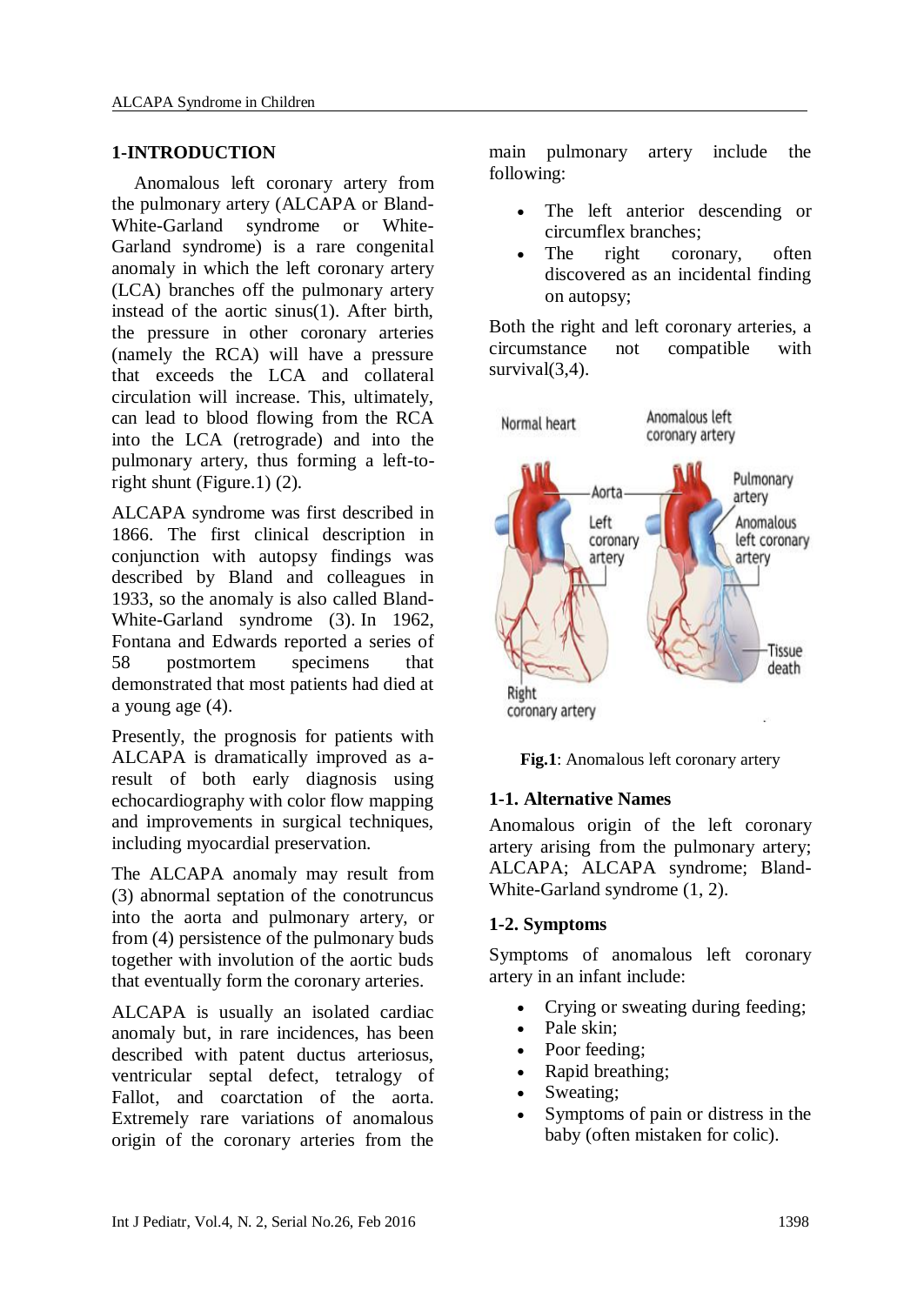Symptoms can appear within the first 2 months of the baby's life (1, 3).

# **1-3. Exams and Tests**

ALCAPA can be diagnosed in an infant. However, this defect may not be diagnosed until someone is a child or adult.

Signs of ALCAPA include:

- Abnormal heart rhythm;
- Enlarged heart;
- Heart murmur (rare);
- Rapid pulse.

Tests for anomalous left coronary artery include:

- A test of the electrical activity in the heart (electrocardiogram);
- A special dye injected into the blood vessels of the heart to see their structure and position (arteriography);
- A thin tube (catheter) inserted in a blood vessel of the heart to measure blood pressure and oxygen levels (cardiac catheterization);
- Cardiac magnetic resonance imaging (MRI);
- Chest X-rays;
- Ultrasound of the heart (echocardiogram) (1, 2).

# **1-4. Pathophysiology**

Anomalous origin of the left coronary artery from the pulmonary artery (ALCAPA) does not present prenatally because of the favorable fetal physiology that includes (1) equivalent pressures in the main pulmonary artery and aorta secondary to a nonrestrictive patent ductus arteriosus, and (2) relatively similar oxygen concentrations due to parallel circulations. This results in normal myocardial perfusion and, therefore, no stimulus for collateral vessel formation between the right and left coronary artery systems is present.

Shortly after birth, as the circulation becomes one in series, pulmonary artery

pressure and resistance decrease, as does oxygen content of pulmonary blood flow. This results in the left ventricular myocardium being perfused by relatively desaturated blood under low pressure, leading to myocardial ischemia; low pressure is more important in causing decreased myocardial perfusion.

Initially, myocardial ischemia is transient, occurring during periods of increased myocardial demands, such as when the infant is feeding and crying. Further increases in myocardial oxygen consumption lead to infarction of the anterolateral left ventricular free wall. This often causes mitral valve papillary muscle dysfunction and variable degrees of mitral insufficiency. Collateral circulation between the right and left coronary systems ensues. Left coronary artery flow reverses and enters the pulmonic trunk due to the low pulmonary vascular resistance (coronary steal phenomena). As a result, left ventricular myocardium remains under perfused. Consequently, the combination of left ventricular dysfunction and significant mitral valve insufficiency leads to Congestive heart failure (CHF) symptoms (eg, tachypnea, poor feeding, irritability, diaphoresis) in the young infant. Inadequate myocardial perfusion likely causes significant chest pain and these symptoms of myocardial ischemia may be misinterpreted as routine infantile colic (5).

# **1-5. Etiology**

Inheritance is not a factor for anomalous origin of the left coronary artery from the pulmonary artery (ALCAPA). For example, if two family members are affected, the fact that they are within the same family did not have a role in their development of the condition. The condition is generally considered to be on the basis of multifactorial inheritance, similar to other congenital heart defects. In utero exposure to teratogens, chromosomal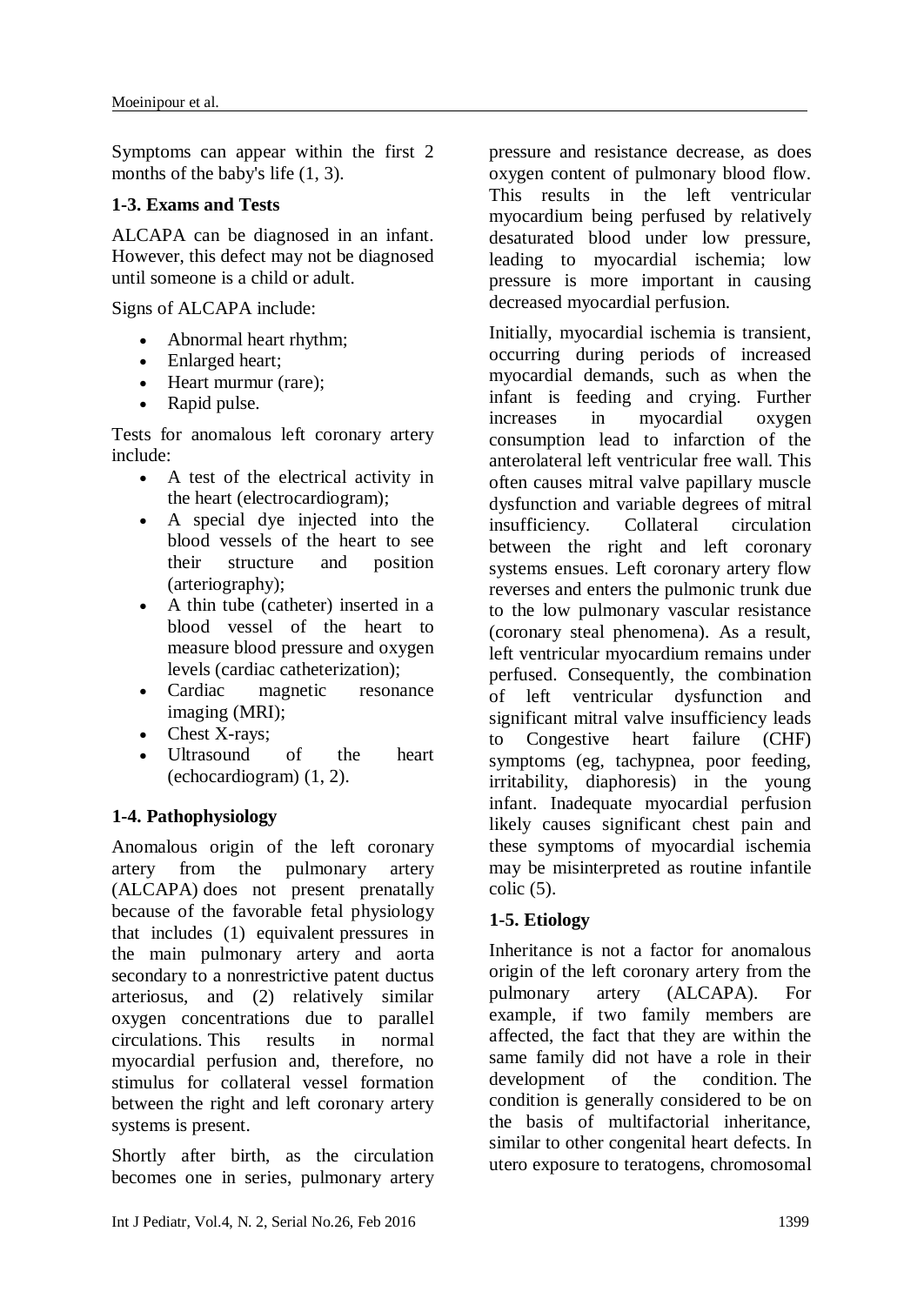abnormalities, or other risk factors are unrelated to ALCAPA. Other congenital cardiac defects, such as patent ductus arteriosus, ventricular septal defect, tetralogy of Fallot, or coarctation of the aorta, rarely may be associated with ALCAPA. No specific association with any noncardiac anomalies is noted (6)[.](javascript:showrefcontent()

#### **1-6. Prognosis**

#### **1-6-1. Mortality/Morbidity**

Early diagnosis using echocardiography with color flow mapping and improvements in surgical techniques (eg, myocardial preservation) dramatically improve prognosis. Left untreated, the mortality rate in the first year of life is 90% secondary to myocardial ischemia or infarction and mitral valve insufficiency leading to CHF. Sudden death may occur because of inadequate collateral circulation between the left and right coronary artery systems and/or development of arrhythmia (5, 6).

## **1-6-2. Complications**

Complications are rare. The need for future valve surgery depends on the occurrence of hemodynamic complications (eg, residual mitral valve insufficiency precipitated by permanent damage of the mitral valve architecture) following surgery.

Late complications related to coronary artery insufficiency are more likely to occur if revascularization was accomplished by any of the following:

- Surgical ligation;
- Bypass grafts that may become occluded or stenotic;
- Intrapulmonary tunnel technique, which may cause supravalvar pulmonary stenosis or, less commonly, become obstructed at the surgically created aortopulmonary window.

Inadequate growth of the coronary anastomosis is possible, although unlikely, if surgical reimplantation of the left coronary artery was performed. This occurrence is similar to the rare reports of late coronary artery problems following the arterial switch procedure for transposition of the great vessels that also requires direct coronary transfer and reimplantation (1, 4, 5).

#### **1-7. Treatment**

Surgery is needed to correct ALCAPA. Only one surgery is needed in most cases. However, the surgery will depend on the baby's condition and the size of the involved blood vessels.

If the heart muscle supporting the mitral valve is seriously damaged from decreased oxygen, the baby may also need surgery to repair or replace the valve. The mitral valve controls blood flow between the chambers on the left side of the heart.

If the baby's heart is already severely damaged from lack of oxygen, a heart transplant may be an option. Medicines used include:

- "Water pills" (diuretics);
- Drugs that make the heart muscle pump harder (inotropic agents);
- Drugs that lower the workload on the heart (beta-blockers, ACE inhibitors) (1, 4-6).

#### **1-8. Patient Education**

All patients should undergo formal exercise stress testing at an appropriate age as an aid in determining an appropriate exercise program. Long-term physical restrictions, including restrictions of participation in competitive sports, are a direct function of whether myocardial ischemia is evident at rest or during exercise. No dietary restrictions are necessary following successful surgical revascularization with subsequent clinical improvement (5).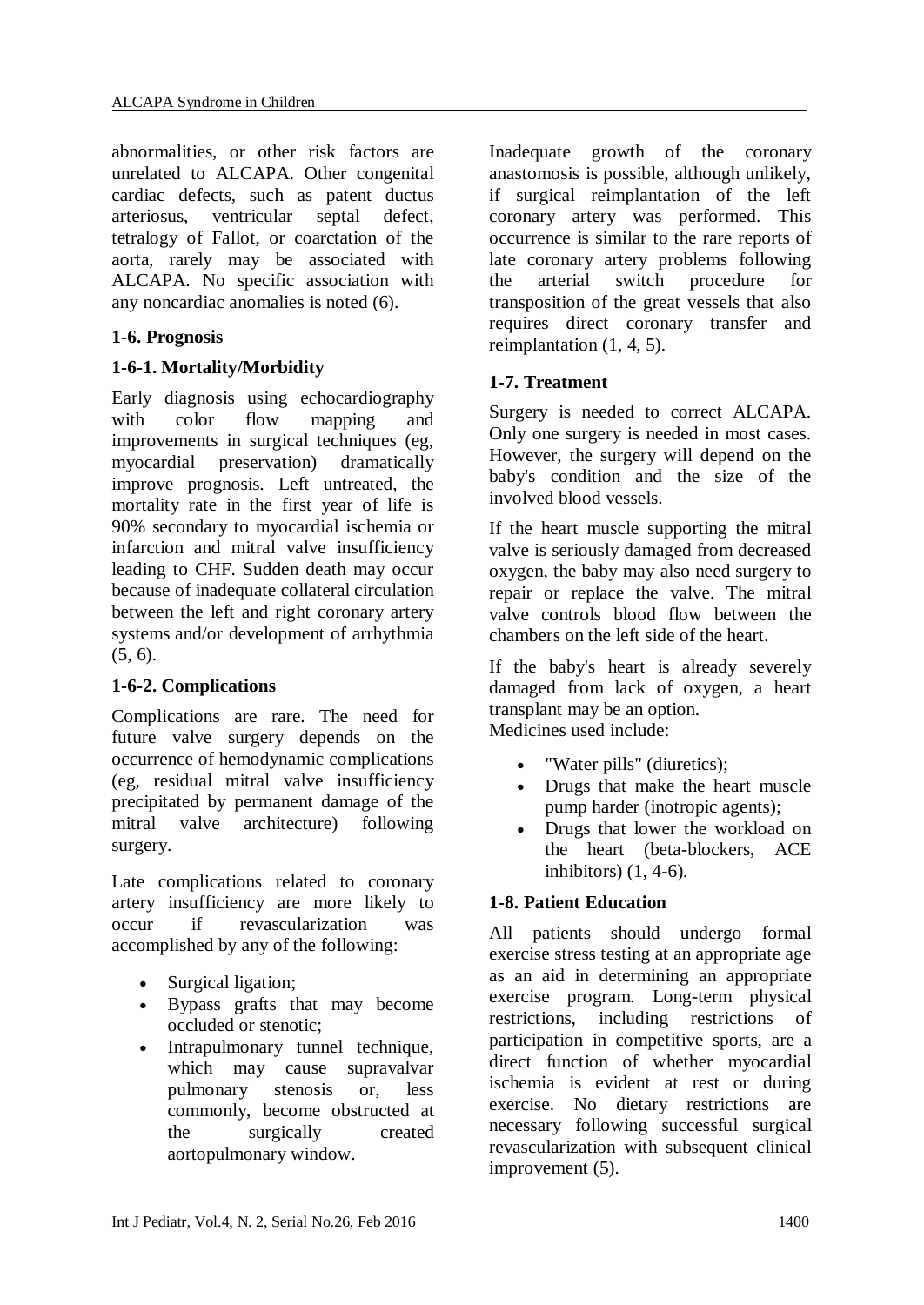#### **2-MATERIALS AND METHODS**

In this study we report 3- year experiences of Imam Reza Hospital center of Mashhad- Iran, that consist of 5 patients who known cases of ALCAPA syndrome. All of cases were confirmed with pediatric cardiologist with use of transthoracic echocardiography to confirm pulmonary artery catheter placement. Mean of Left Ventricular Ejection Fraction (LVEF) index was 22% (15-30). 4 out of 5 patients (80%) of them were male. Age at operation ranged from 8 to 33 months (median 18 months).

The mid-term results were evaluated in the all survivors with a follow-up mean of 12 months. In all surviving patients with twovessel coronary blood supply Takeuchi procedure left ventricular end-diastolic volume and left ventricular ejection fraction returned to near normal values 2 to 12 months postoperatively.

# **3- RESULTS**

All of this cases (n=5) intracardiac tunnel repair (Takeuchi procedure) was used with good results. Mean of cardiopulmonary bypass time was 64 minutes (main times 45-85) and aortic clamp time 52 minutes (main times  $=$  40-63). There were no deaths, and follow-up coronary angiography showed no graft failure; also, all of patients are discharged successfully and in good clinical condition up to 1- year follow up. None of our patients had sever mitral valve insufficiency (n=0). In follow up echocardiography in all of patients (n=5) LV EF index have increased. All of children gain weight after surgery with improving in feeding status.

## **4- DISCUSSION**

ALCAPA syndrome is congenital anomaly of coronary artery origin that is one of the less common congenital heart anomalies. ALCAPA syndrome occurs once per 300,000 live births. (7-9). The

incidence of coronary anomaly is about 1% of all of congenital heart diseases that the most significant of them is ALCAPA syndrome, that is anomalous origin of left anterior descending (LAD) coronary artery that normal position of LAD coronary bottom in Aorta is absent and ostium of LAD is from Pulmonary trunk (main pulmonary artery) (10,11). ALCAPA anomaly usually is isolated congenital heart disease (12). This malformation lead to larger left to right shunt with steal of coronary perfusion. This process a few months after birth present with symptom and sign of myocardial ischemia, sever crying of child at the time of breastfeeding and Failure to thrive (FTT), multiple myocardial infarction, significant ischemic mitral regurgitation, Ischemic cardiomyopathy (12-16). At the late stage of this anomaly congestive heart failure (CHF) is occurred that if undiagnosed and untreated immediately, many of these children have no any options expect Heart transplant (14).

Child who born with ALCAPA syndrome usually is symptomatic after first month that baby with breastfeeding have sign of myocardial ischemia with crying and sweating  $(1, 2, 14)$ . Pathophysiologic mechanism of ALCAPA syndrome is coronary steal because of low pressure in pulmonary artery vasculature, left coronary artery pass the blood from heart to lungs and in fact the direct of blood flow is retrograde to main pulmonary artery and lead to recurrent and chronic myocardial ischemia and myocardial infarction especially at time of increased myocardial oxygen consumption (15-17). The final course of untreated ALCAPA syndrome is varies of mild ischemia to ventricular arrhythmia and chronic heart failure and sudden cardiac death (16).

Typical presentation is 3 to 6 months baby with symptom and sign of myocardial ischemia and left side heart failure also, with mitral insufficiency (18-20). Pediatric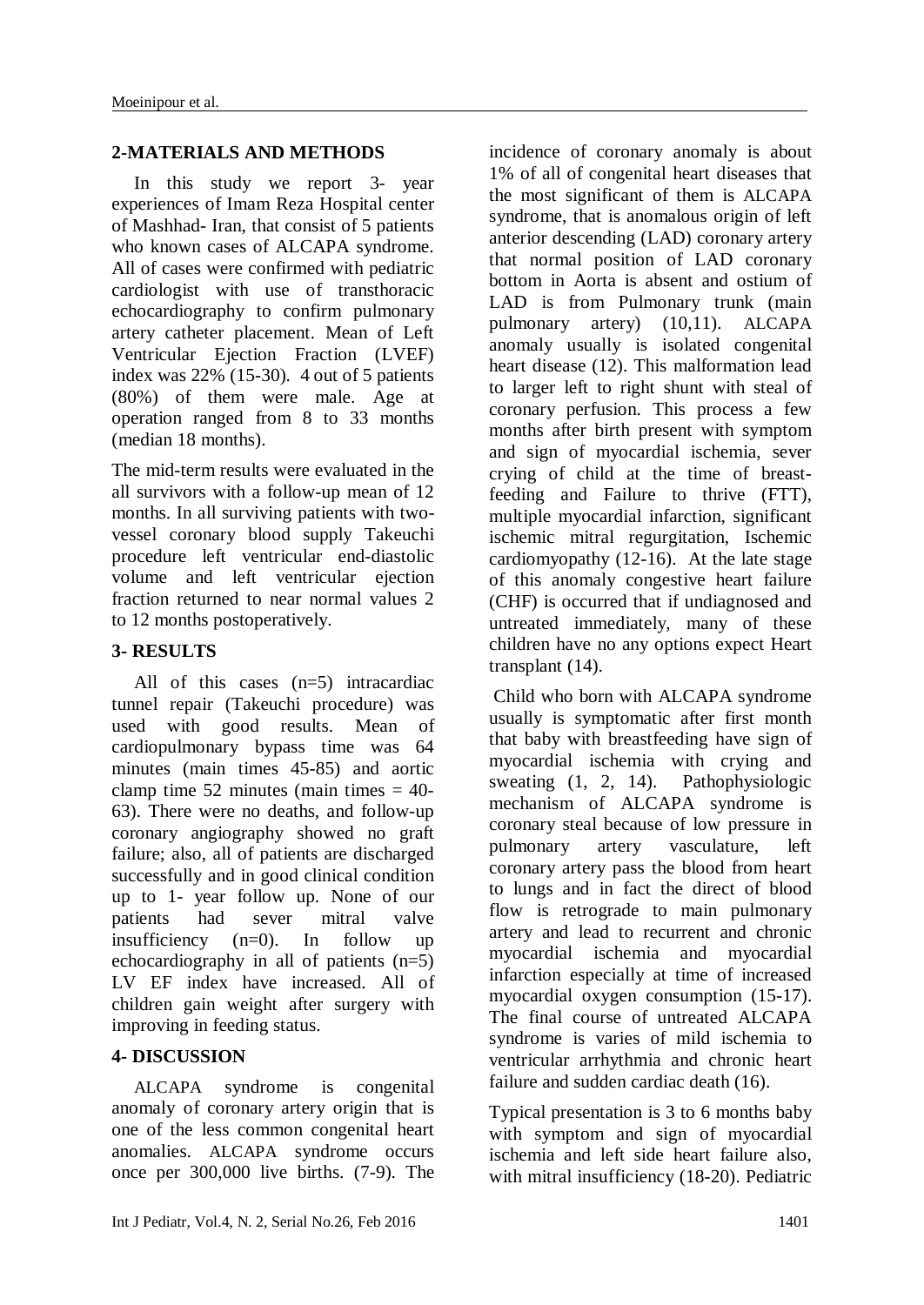cardiologist should have a high suspicious for rapid diagnosis of ALCAPA syndrome because of dismal prognosis for missed patients (10, 12). Echocardiography in hand of experienced operators can recommended diagnosis from abnormal flow in Doppler examination and sever cardiomegaly and hypokinesia and dyskinesia in anterior and lateral segment (10, 12). Possible mitral regurgitation also should be noticed. All of these findings indirectly can suggest diagnosis of possible coronary anomaly. Although, some centers and authors successfully use of Computed tomography (CT) angiography and Magnetic resonance imaging (MRI) imaging for correct diagnosis, but angiography and catheterization absolutely can confirm diagnosis. In cardiac catheterization with aortography, only one coronary is obviously that include the right coronary artery (RCA) and left coronary artery is absent. In selective injection of RCA we see that retrograde left coronary artery is clear that at the end of its course pulmonary Trunk is seen. Pediatric cardiologist can evaluate severity of mitral regurgitation in left ventricle injection. Patients with ALCAPA syndrome are candidate for surgery that should do immediately operation (21).

Historically first case of ALCAPA anomaly was reported in 1866. Early surgical attempts at repair of an anomalous left coronary artery from the pulmonary artery (ALCAPA) were palliative. In 1953, Potts proposed an aortopulmonary anastomosis to increase oxygen saturation in the main pulmonary artery. Also in 1953, Mustard described a left carotid artery–to–anomalous left coronary artery procedure (22). Sabiston et al. and Cooley et al. proposed simple ligation of the proximal origin of the anomalous left coronary artery and Coronary artery bypass grafting (CABG) with anastomosis of saphenous vein to LAD from the aorta

and in 1968, Meyer et al. described a left subclavian artery–to–anomalous left coronary artery repair. Direct anastomosis of the anomalous left coronary artery of the pulmonary artery directly to the aorta, was described in the 1970s and currently remains the procedure of choice, for patients in whom direct transfer of the coronary artery is not possible, performing the novel repair of creating an intrapulmonary aortocoronary tunnel may be appropriate, as described by Takeuchi in 1979 (22-30).

This type of complex repair for ALCAPA anomaly usually has done on Cardiopulmonary bypass *(*CPB*)* (29, 30). Takeuchi procedure involves creation of an aortopulmonary window and an intrapulmonary tunnel that baffles the aorta to the ostium of the anomalous left coronary artery. The incidence of late complications following the Takeuchi repair is unknown (30). Important key in success of this procedure is destination of bottom of left coronary artery to left side of aorta, because if this distance under 8 mm, direct reimplantaion of left coronary artery can be performed but in larger distance there is so much tension on suture line of repair site and in this cases intracardiac tunnel repair or Takeuchi procedure is performed that a piece of tube graft in pulmonary artery is used for reaching of left coronary artery to aorta (21-30). In face of mitral valve regurgitation, there is controversy between referral centers and cardiac surgeon. Some of them try to repair of mitral valve, but others believe that after correction of underlying problem and reimplantaion of coronary artery on aorta, after short time of surgery, reverse of myocardial ischemia is happened and we see decrease of severity of Mitral regurgitation (26, 27).

# **5- CONCLUSION**

Anomalous left coronary artery from the pulmonary artery (ALCAPA) is a rare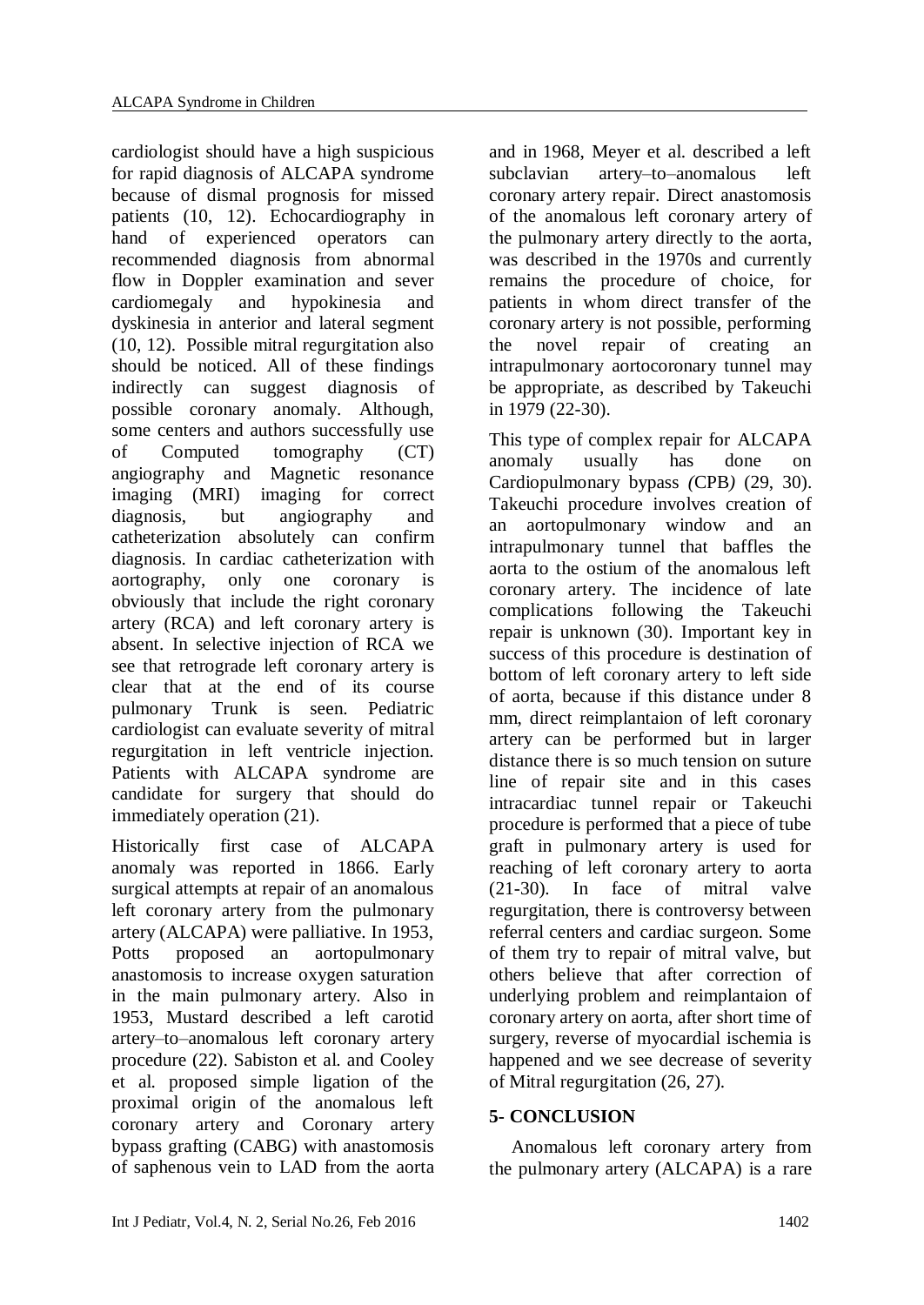congenital cardiovascular defect that occurs in 0.5% of children with congenital heart disease. The left coronary artery, which carries blood to the heart muscle, isconnected to the pulmonary artery instead of to the aorta. An anomalous left coronary artery from the pulmonary artery is a problem that occurs when the baby's heart is developing early in the pregnancy. The developing blood vessels in the heart do not connect correctly. In the normal heart, the left coronary artery starts in the aorta. The aorta is the major blood vessel that takes oxygen-rich blood from the heart to the rest of the body. In children with ALCAPA, the left coronary artery starts at the pulmonary artery. The pulmonary artery is the major blood vessel that takes oxygen-poor blood from the heart to the lungs. When this defect occurs, blood that is lacking in oxygen, is carried to the left side of the heart. Therefore, the heart does not get enough oxygen. When the heart muscle, is deprived of oxygen, the tissue begins to die. This condition leads to a heart attack in the baby.

A condition known as "coronary steal" further damages the heart in babies with ALCAPA. The low blood pressure in the pulmonary artery causes blood from the abnormal left coronary artery to flow toward the pulmonary artery instead of toward the heart. This results in less blood and oxygen to the heart. This problem will also lead to a heart attack in a baby. Coronary steal develops over time in babies with ALCAPA if the condition isnot treated early. Without treatment, most babies do not survive their first year. Children that do survive without treatment may have serious cardiovascular problems. Babies with this problem who are not treated could die suddenly during the following years. With prompt treatment such as surgery, most babies do well and can expect a normal life. Infants with anomalous left coronary artery from the pulmonary artery usually do well for a

short period then gradually become fussy and irritable. Typically, they may display pallor, irritability, and diaphoresis after feeding, which are often attributed to colic. Signs and symptoms of CHF, including tachypnea, tachycardia, diaphoresis, and poor feeding, eventually ensue, leading to poor weight gain. Usually no obvious evidence of a systemic illness is noted. In rare instances, children outgrow these symptoms and gradually become asymptomatic, although periodic dyspnea, angina pectoris, syncope, or sudden death may still occur in adulthood.

At current study, the early, midterm and long term follow up of patients with of the Takeuchi technique in ALCAPA syndrome showed good result such as our patients. Patients have a better feeding and good weight over time. Occasionally, cardiac transplantation has been required in patients with anomalous left coronary artery of the pulmonary artery with severe cardiac dysfunction (27-32).

## **6- CONFLICT OF INTEREST:** None.

## **7-ACKNOWLEDGMENTS**

We would like to thanks from Mrs. Elham Ghandomro and Mrs. Sakineh Boland Mahaneh, for corporation in this research.

## **8-REFERENCES**

1. Chang RR, Allada V. Electrocardiographic and echocardiographic features that distinguish anomalous origin of the left coronary artery from pulmonary artery from idiopathic dilated cardiomyopathy. Pediatr Cardiol 2001;  $22(1):3-10.$ 

2. Crawford M, DiMarco J, Paulus W. Cardiology. 3rd Edition. Mosby; 2009. 229. [ISBN:](https://en.wikipedia.org/wiki/International_Standard_Book_Number) [0723434859.](https://en.wikipedia.org/wiki/Special:BookSources/0723434859)

3. Bland EF. Congenital anomalies of the coronary arteries: report of an unusual case associated with cardiac hypertrophy 1933; 8:787-801.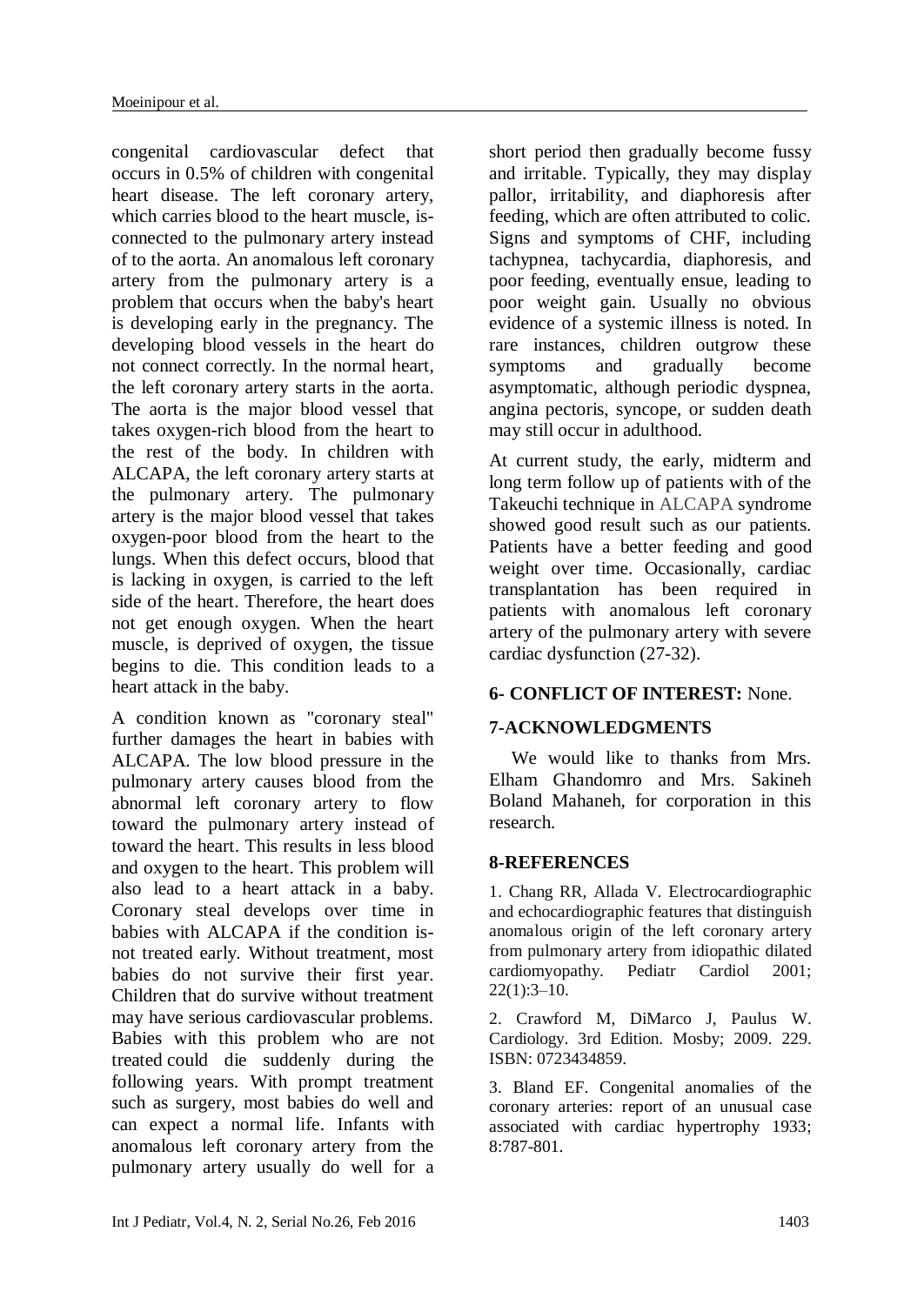4. Fontana RS, Edwards JE. Congenital Cardiac Disease: a Review of 357 Case Studies Pathologically. Philadelphia:WB Saunders; 1962. 291.

5. Su LS, Burkhart HM, O'Leary PW, Dearani JA. Mitral valve arcade with concomitant anomalous left coronary artery from the pulmonary artery. Ann Thorac Surg 2011; 92(6):e121-3.

6. Arciniegas E, Farooki ZQ, Hakimi M, Green EW. Management of anomalous left coronary artery from the pulmonary artery. Circulation 1980; 62(2 Pt 2):I180-9.

7.Walsh MA, Duff D, Oslizlok P, Redmond M, Walsh KP, Wood AE, et al. A review of 15-year experience with anomalous origin of the left coronary artery. Ir J Med Sci 2008; 177(2):127–30.

8. He [XH,](http://www.ncbi.nlm.nih.gov/pubmed/?term=He%20XH%5BAuthor%5D&cauthor=true&cauthor_uid=17306072) Li [Y,](http://www.ncbi.nlm.nih.gov/pubmed/?term=Li%20Y%5BAuthor%5D&cauthor=true&cauthor_uid=17306072) [Huang](http://www.ncbi.nlm.nih.gov/pubmed/?term=Huang%20MR%5BAuthor%5D&cauthor=true&cauthor_uid=17306072) MR, [Gao](http://www.ncbi.nlm.nih.gov/pubmed/?term=Gao%20W%5BAuthor%5D&cauthor=true&cauthor_uid=17306072) W, [Li](http://www.ncbi.nlm.nih.gov/pubmed/?term=Li%20F%5BAuthor%5D&cauthor=true&cauthor_uid=17306072) F, [Yu](http://www.ncbi.nlm.nih.gov/pubmed/?term=Yu%20ZQ%5BAuthor%5D&cauthor=true&cauthor_uid=17306072) [ZQ,](http://www.ncbi.nlm.nih.gov/pubmed/?term=Yu%20ZQ%5BAuthor%5D&cauthor=true&cauthor_uid=17306072)et al. [Anomalous origin of the left coronary artery from the pulmonary artery: report on 10 cases]. [Zhongguo](http://www.ncbi.nlm.nih.gov/pubmed/?term=He+XH%2C+Li+Y%2C+Huang+MR%2C+Gao+W%2C+Li+F%2C+Yu+ZQ%2C+et+al.) Dang Dai Er Ke Za [Zhi](http://www.ncbi.nlm.nih.gov/pubmed/?term=He+XH%2C+Li+Y%2C+Huang+MR%2C+Gao+W%2C+Li+F%2C+Yu+ZQ%2C+et+al.) 2007;9(1):25-7.

9. Cowles RA, Berdon WE. Bland-White-Garland syndrome of anomalous left coronary artery arising from the pulmonary artery (ALCAPA): a historical review. Pediatr Radiol 2007;37(9):890–95.

10. Wu QY, Xu ZH. Surgical treatment of anomalous origin of coronary artery from the pulmonary artery. Chin Med J (Engl) 2008;121(8):721–24.

11. Ono M, Goerler H, Boethig D, Breymann T. Surgical repair of anomalous origin of the left coronary artery arising from the left pulmonary artery. Ann Thorac Surg 2009;88(1):275–76.

12. Chiu HH, Wang JK, Chen CA, Chiu SN, Lin MT, Lue HC, et al. Resolution of pathologic Q wave, left ventricular dysfunction and mitral regurgitation after dual coronary repair of the anomalous origin of the left coronary artery from the pulmonary artery. Eur J Pediatr 2008;167(11):1277–82.

13. Ojala T, Salminen J, Happonen JM, Pihkala J, Jokinen E, Sairanen H. Excellent functional result in children after correction of anomalous origin of left coronary artery from the pulmonary artery--a population-based complete follow-up study. Interact Cardiovasc Thorac Surg 2010;10(1):70–5.

14. Khatri S, Varma SK, Khatri P, Kumar RS. 64-slice multidetector-row computed tomographic angiography for evaluating congenital heart disease. Pediatr Cardiol 2008; 29(4):755–62.

15. Jebelli M, Kernstine K, Mandegar MH, Sarzaeem MR, Rayatzadeh H. The 64 multislice computed tomogram averts misdiagnosis of an anomalous origin of the left main coronary artery. Pediatr Cardiol 2009;30(8):1184–85.

16. [Friedman](http://www.ncbi.nlm.nih.gov/pubmed/?term=Friedman%20AH%5BAuthor%5D&cauthor=true&cauthor_uid=18039399) AH, [Fogel](http://www.ncbi.nlm.nih.gov/pubmed/?term=Fogel%20MA%5BAuthor%5D&cauthor=true&cauthor_uid=18039399) MA, [Stephens](http://www.ncbi.nlm.nih.gov/pubmed/?term=Stephens%20P%20Jr%5BAuthor%5D&cauthor=true&cauthor_uid=18039399) P Jr, [Hellinger](http://www.ncbi.nlm.nih.gov/pubmed/?term=Hellinger%20JC%5BAuthor%5D&cauthor=true&cauthor_uid=18039399) JC, [Nykanen](http://www.ncbi.nlm.nih.gov/pubmed/?term=Nykanen%20DG%5BAuthor%5D&cauthor=true&cauthor_uid=18039399) DG, [Tweddell](http://www.ncbi.nlm.nih.gov/pubmed/?term=Tweddell%20J%5BAuthor%5D&cauthor=true&cauthor_uid=18039399) J, et al. Identification, imaging, functional assessment and management of congenital coronary arterial abnormalities in children. Cardiol Young 2007;17(Suppl 2):56–67.

17. Hildreth B, Junkel P, Allada V, Sintec C, Sapin S. An uncommon echocardiographic marker for anomalous origin of the left coronary artery from the pulmonary artery: visualization of intercoronary collaterals within the ventricular septum. Pediatr Cardiol 2001; 22(5):406–8.

18.Yang YL, Nanda NC, Wang XF, Xie MX, Lu Q, He L, et al. Echocardiographic diagnosis of anomalous origin of the left coronary artery from the pulmonary artery. Echocardiography 2007; 24(4):405–11.

19. Alva C, Gomez FD, Jimenez-Arteaga S, Martinez-Sanchez A, Ortegon-Cardena J, Yanez L, et al. Anomalous origin of the left coronary artery from the pulmonary artery. Echocardiographic diagnosis. Arch Cardiol Mex 2008;79(4):274–78.

20. Kudo Y, Suda K, Koteda Y. Pitfalls of echocardiographic evaluation of anomalous origin of the left coronary artery from the pulmonary trunk. Cardiol Young 2008;18(5):537–38.

21. Cohen MS, Herlong RJ, Silverman NH. Echocardiographic imaging of anomalous origin of the coronary arteries. Cardiol Young 2010; 20(Suppl 3):26–34.

22. Mustard WT. Anomalies of the coronary arteries. Pediatric Surgery. Chicago, IL: Mosby-Year Book; 1953. Vol 1: 433-40.